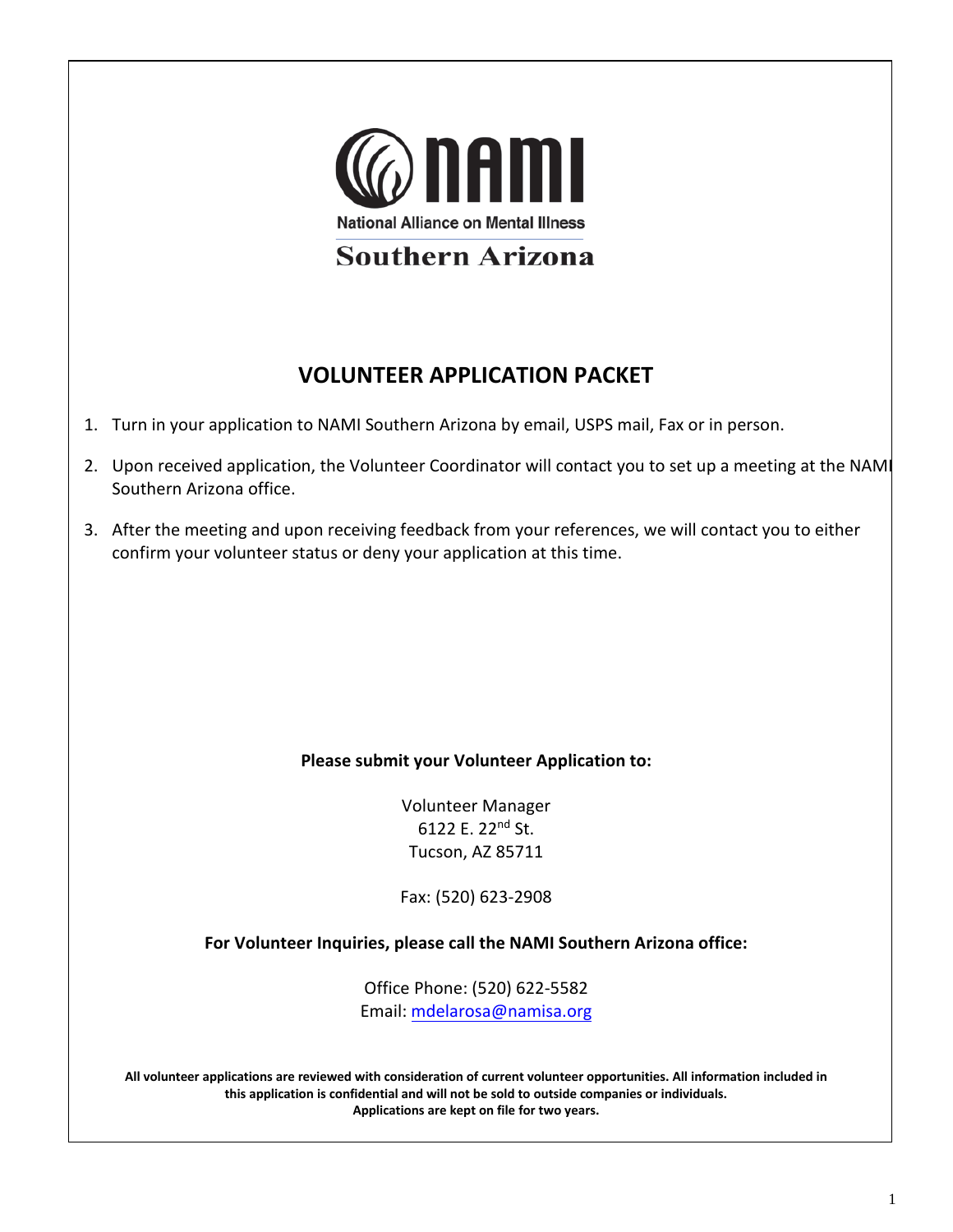

# **Volunteer Application Form**

**Today's Date:** \_\_\_\_\_\_\_\_\_\_\_\_\_\_\_\_

| <u> 1990 - Johann Barnett, fransk politiker (</u> | <b>PERSONAL INFORMATION</b>                                                                                                                                                                                   |  |  |  |
|---------------------------------------------------|---------------------------------------------------------------------------------------------------------------------------------------------------------------------------------------------------------------|--|--|--|
|                                                   |                                                                                                                                                                                                               |  |  |  |
|                                                   |                                                                                                                                                                                                               |  |  |  |
|                                                   |                                                                                                                                                                                                               |  |  |  |
|                                                   |                                                                                                                                                                                                               |  |  |  |
|                                                   | Would you like to be on our volunteer mailing list? $\Box$ Yes $\Box$ No                                                                                                                                      |  |  |  |
|                                                   |                                                                                                                                                                                                               |  |  |  |
| <b>Emergency Contact</b>                          |                                                                                                                                                                                                               |  |  |  |
|                                                   |                                                                                                                                                                                                               |  |  |  |
|                                                   | Have you previously volunteered with NAMI? $\Box$ Yes $\Box$ No Are you a NAMI Member? $\Box$ Yes $\Box$ No                                                                                                   |  |  |  |
|                                                   |                                                                                                                                                                                                               |  |  |  |
|                                                   | Do you have any physical/mental conditions that need to be taken into consideration? $\Box$ Yes $\Box$ No                                                                                                     |  |  |  |
|                                                   |                                                                                                                                                                                                               |  |  |  |
|                                                   |                                                                                                                                                                                                               |  |  |  |
|                                                   | Have you ever been convicted of a crime, felony and/or misdemeanor? $\Box$ Yes $\Box$ No<br>(You may omit minor traffic offenses, any convictions which have been sealed, expunged or statutorily eradicated. |  |  |  |
|                                                   |                                                                                                                                                                                                               |  |  |  |
|                                                   |                                                                                                                                                                                                               |  |  |  |

#### **Type of transportation: □** Car **□** Bus **□** Sun Van **□** Other \_\_\_\_\_\_\_\_\_\_\_\_\_\_\_\_

#### **AVAILABILITY**

What date are you available to begin? **What date are you available to begin?** 

| Dav               | <b>Monday</b> | Tuesday | Wednesday | <b>Thursday</b> | <b>Friday</b> | Saturday* | Sunday* |
|-------------------|---------------|---------|-----------|-----------------|---------------|-----------|---------|
| <b>Time frame</b> |               |         |           |                 |               |           |         |
| (Please circle)   |               |         |           |                 |               |           |         |

*\*Our office is closed on weekends, but special events may occur during certain weekends.*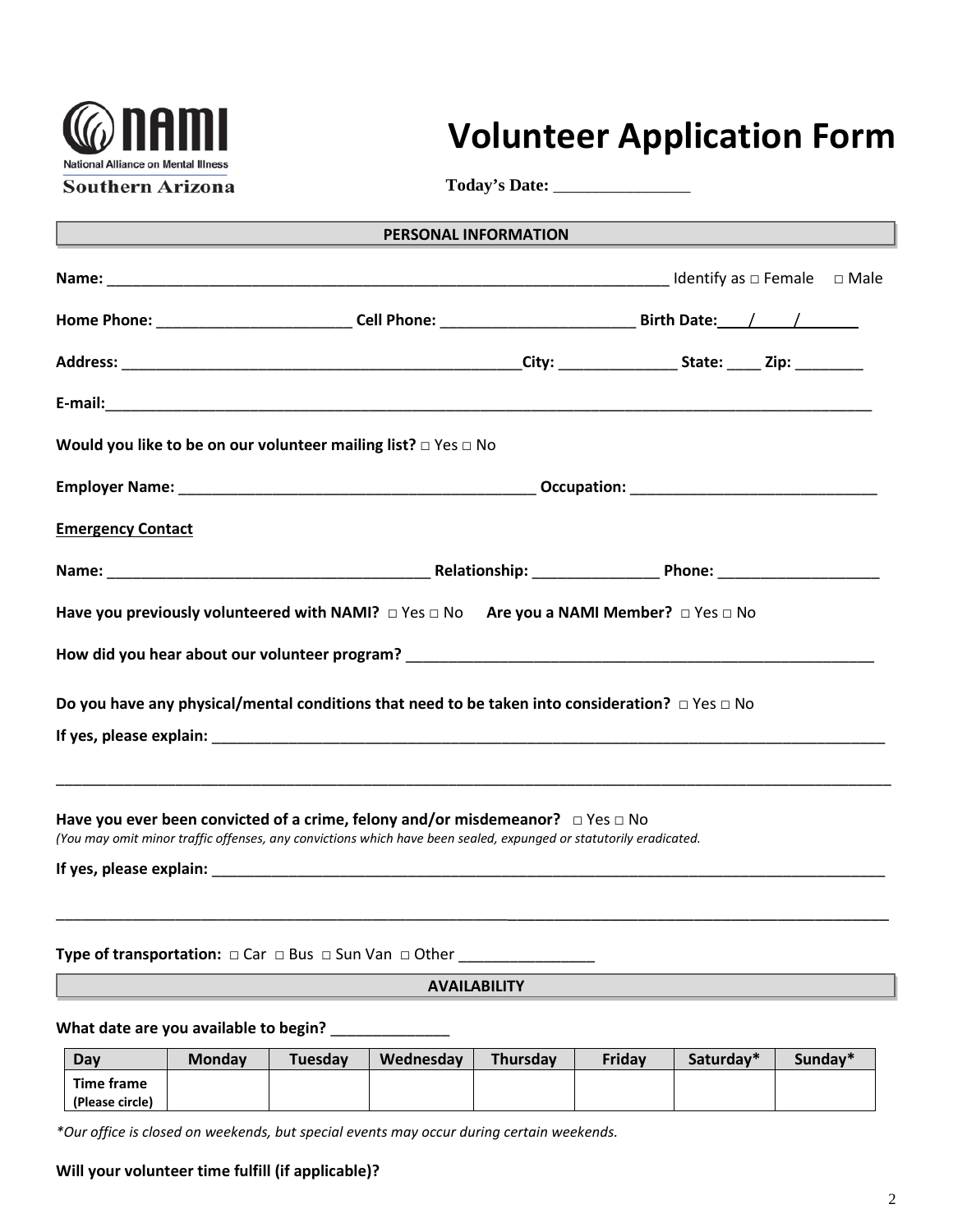#### **If yes, how many hours do you need to complete?** \_\_\_\_ **What date do hours need to be completed by?** \_\_\_\_\_\_\_\_\_\_\_

#### **EXPERIENCE AND SKILLS**

#### **Please mark with an 'X'**

| <b>Certification</b>    | Yes | <b>No</b> | Exp. Date |
|-------------------------|-----|-----------|-----------|
| CPR                     |     |           |           |
| First Aid               |     |           |           |
| Mental Health First Aid |     |           |           |

**Have you had any personal experience (self/family member/friend, etc.) or close interactions with person(s) having a mental disorder?** □ Yes □ No

\_\_\_\_\_\_\_\_\_\_\_\_\_\_\_\_\_\_\_\_\_\_\_\_\_\_\_\_\_\_\_\_\_\_\_\_\_\_\_\_\_\_\_\_\_\_\_\_\_\_\_\_\_\_\_\_\_\_\_\_\_\_\_\_\_\_\_\_\_\_\_\_\_\_\_\_\_\_\_\_\_\_\_\_\_\_\_\_\_\_\_\_\_\_\_\_\_\_

**Briefly state why you would like to volunteer with NAMI Southern Arizona:** \_\_\_\_\_\_\_\_\_\_\_\_\_\_\_\_\_\_\_\_\_\_\_\_\_\_\_\_\_\_\_\_

#### **Skills and Interests (please mark all those that apply):**

## **Administration/Organizational**

- □ Board/Committee Member
- □ Bookkeeping
- □ Clerical
- □ Computer/Database
- □ Computer/Internet
- □ Data Entry/Word Processing
- □ Filing
- □ Fundraising
- □ Grant Development
- □ Prepare Mailings
- □ Receptionist
- □ Web Site Development

#### **Communications/Marketing**

- □ Desktop Publishing
- □ Graphic Design
- □ Photography
- □ Public Relations
- □ Public Speaking
- □ Video Production
- □ Writing/Editing

#### **Language(s)/Translation**

- □ Spanish
- □ Language Translation (English and Spanish)

#### **Support/Education**

- □ Health Education
- □ Help Line
- □ Information and Referral
- □ Librarian/Library Assistant
- □ Mental Health
- □ Patient/Client Support
- □ Substance Abuse
- □ Suicide Prevention
- □ Support Group Facilitation
- □ Teaching/Instruction

#### **Special Event Support**

- □ Event Coordination
- □ Event Committee Member
- □ Setup/Cleanup
- □ Planning
- □ Selling Items

#### **Other Skills/Interests:**

*(Examples: Arts, Culture, Political, Other Languages, etc.)*

\_\_\_\_\_\_\_\_\_\_\_\_\_\_\_\_\_\_\_\_\_\_\_\_\_\_\_\_\_\_\_\_\_\_\_\_\_\_\_\_ \_\_\_\_\_\_\_\_\_\_\_\_\_\_\_\_\_\_\_\_\_\_\_\_\_\_\_\_\_\_\_\_\_\_\_\_\_\_\_\_ \_\_\_\_\_\_\_\_\_\_\_\_\_\_\_\_\_\_\_\_\_\_\_\_\_\_\_\_\_\_\_\_\_\_\_\_\_\_\_\_ \_\_\_\_\_\_\_\_\_\_\_\_\_\_\_\_\_\_\_\_\_\_\_\_\_\_\_\_\_\_\_\_\_\_\_\_\_\_\_\_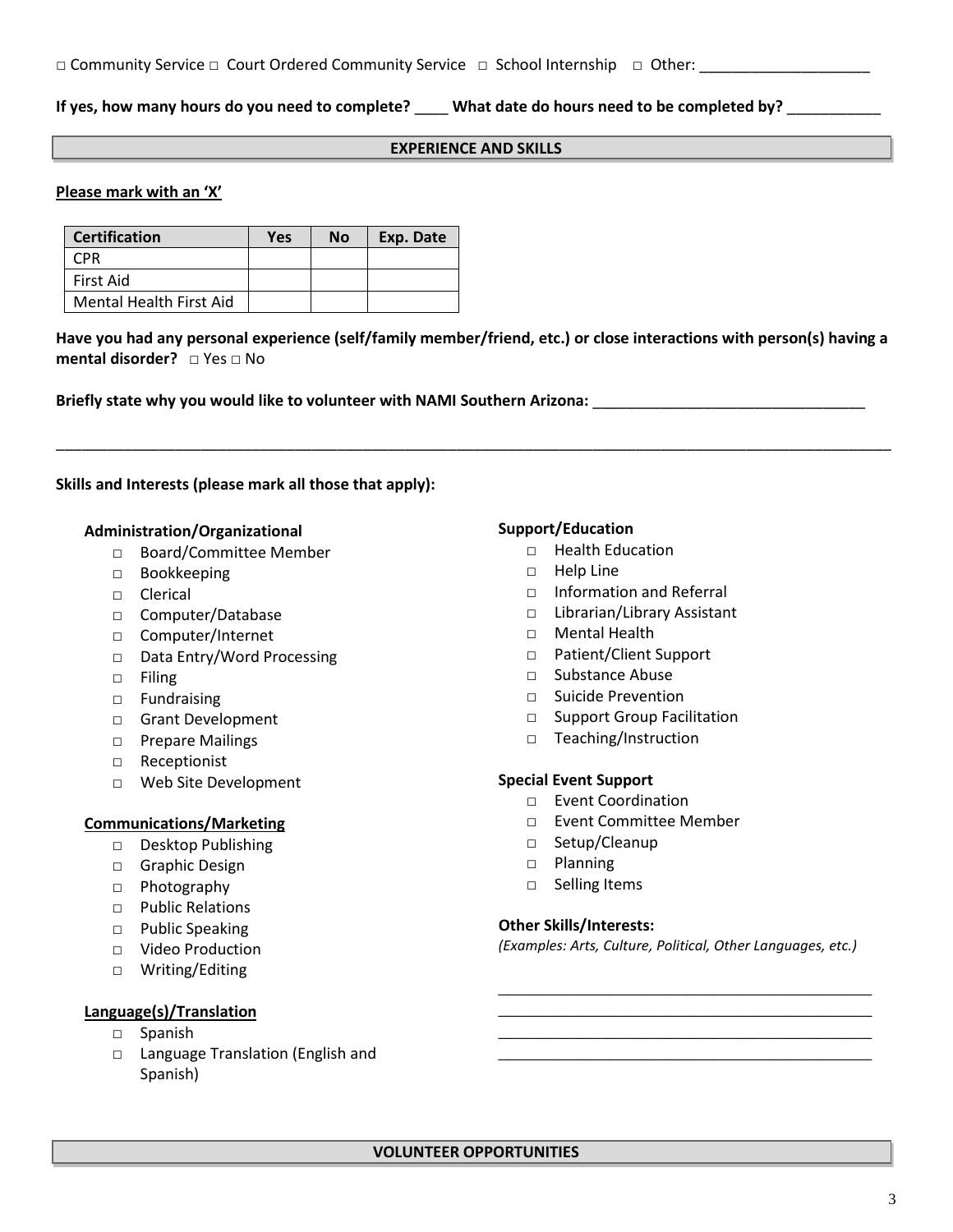**After reviewing the list of Volunteer Opportunities, please indicate those areas in which you are interested:**

| - -      |  |
|----------|--|
| <u>.</u> |  |
| ∽<br>ٮ   |  |
| 4        |  |

#### **REFERENCES**

**Please list two references known for a minimum of 2 years. Please include the complete address; otherwise application will be sent back for completion. References cannot be family members.**

| Name: 2008 2009 2009 2009 2009 2010 2021 2032 204 205 206 207 208 209 209 2009 2010 2011 2012 2013 2014 2015 20 |                                                                                                                 |
|-----------------------------------------------------------------------------------------------------------------|-----------------------------------------------------------------------------------------------------------------|
| Address:                                                                                                        |                                                                                                                 |
| Email:                                                                                                          | Phone: The Commission of the Commission of the Commission of the Commission of the Commission of the Commission |

#### **VOLUNTEER AGREEMENT AND CONFIDENTIALITY STATEMENT**

#### $\overline{\phantom{a}}$ Initial

**Agreement** 

I understand that I am applying to be an unpaid volunteer for NAMI Southern Arizona and that this application is not an application for employment. I understand that as a volunteer I will help to the best of my ability in accordance with the policies of the organization and will maintain complete confidentiality concerning all the information about daily interactions with people served through NAMI. I further understand that submission of a completed application along with an interview by NAMI Southern Arizona does not obligate me to accept, or NAMI Southern Arizona to assign, a volunteer opportunity. I also understand and agree that, to the fullest extent permitted by law, I will not hold NAMI Southern Arizona responsible for any claims, demands, damages or losses resulting from my volunteer activities with the organization, including any injury or property loss associated with use of my personal motor vehicle. I certify that the above information is accurate and I give NAMI Southern Arizona my permission to verify this information.NAMI Southern Arizona retains the right of refusal of acceptance and this application does not ensure that volunteer placement will be made.

#### **Confidentiality Statement**

\_\_\_\_\_\_\_\_ Initial

I shall respect the privacy concerns of the people we serve, and I shall hold in confidence all information obtained in the course of professional service, whether that information is obtained through written records or daily interaction with the person. Therefore, I will not disclose an individual's confidences to anyone, except:

- 1. As mandated by law
- 2. To prevent a clear and immediate danger to a person or persons
- 3. Where I am compelled to do so by a court or pursuant to the rules of the court.

I shall possess a professional attitude, which upholds confidentiality toward the people we serve, colleagues, applicants and any sensitive situations arising within the non-profit.